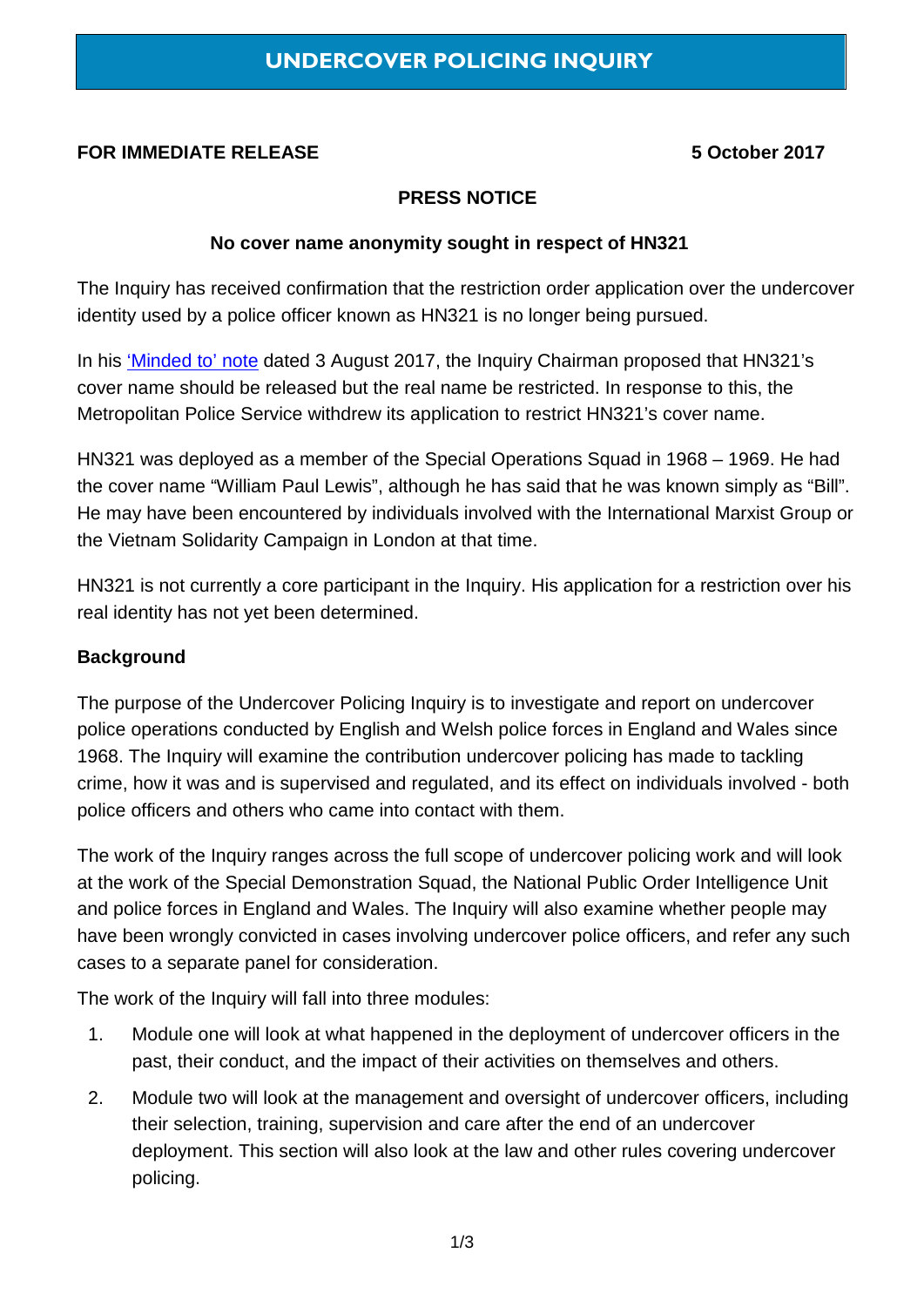3. Module three will make recommendations about how undercover policing should be conducted in future.

**ENDS**